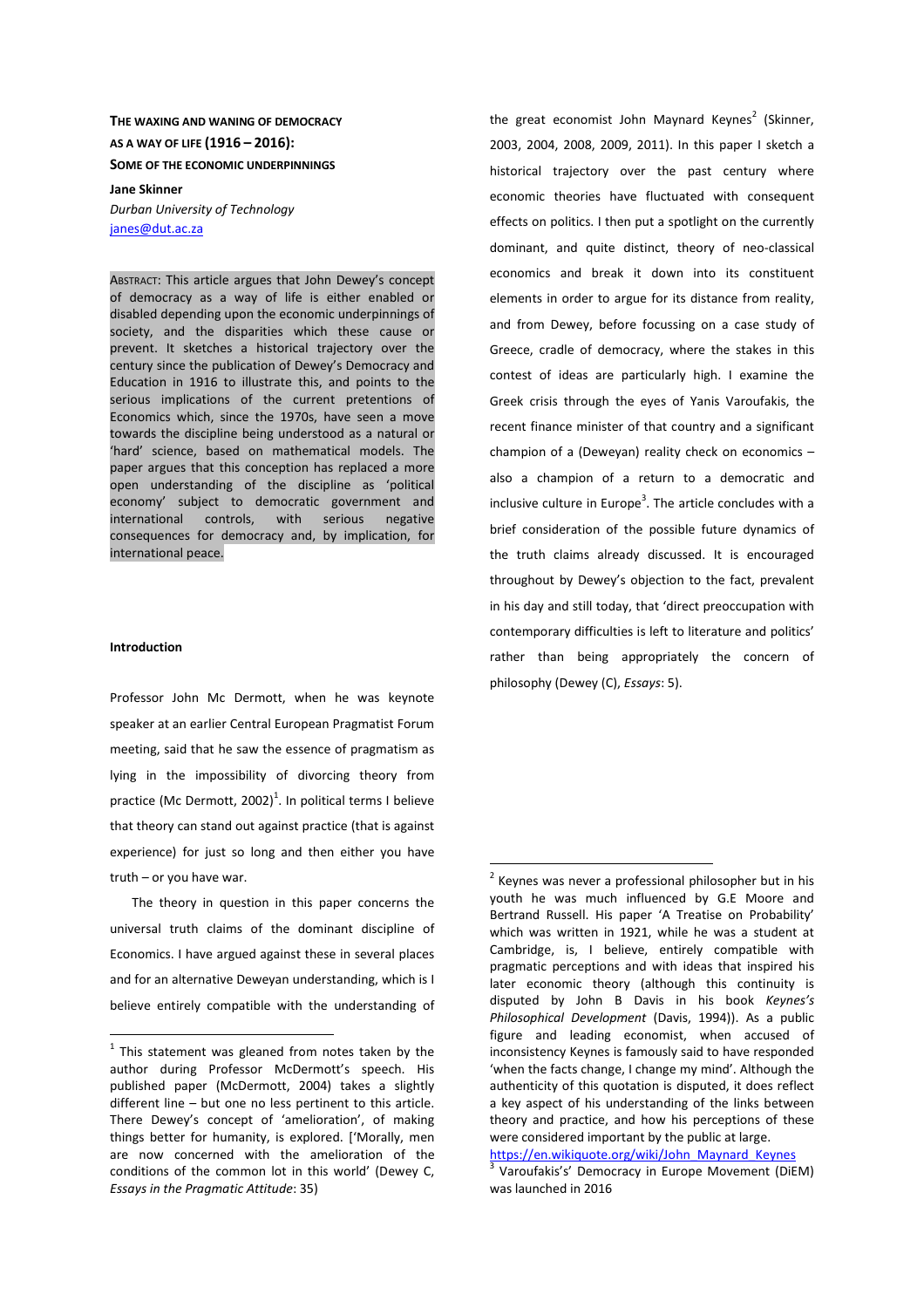## **Cultural politics**

This paper accepts that the most helpful way to understand truth in a modern democracy is Dewey's dynamic, complex, experimental, forward looking, past encompassing, conception of experience (Dewey,(C) *Essays*: 5-15). It also accepts his argument that the wider the society encompassed, the deeper is the opportunity for truth and democracy to flourish.

Democracy is more than a form of government. It is primarily a mode of associated living, of conjoint communicative experience. The extension in space of the number of individuals who participate in an interest so that each has to refer his own action to that of others and to consider the action of others to give point and direction to his own, is equivalent to the breaking down of those barriers of class, race and national territory which kept men from perceiving the full import of their activity (Dewey, 1964: 87) $^{4}$ 

Thus, democracy involving 'communicative experience' allows for greater illumination of the implications of human activities and wider intercultural understandings, in short for a positive 'politics of culture'<sup>5</sup>.

There are similarities between this vision and John Maynard Keynes's message at the close of the Bretton Woods conference in  $1944^6$ :

We have shown that a concourse of 44 nations are actually able to work together at a constructive task in amity and unbroken concord. Few believed it possible. If we can continue in a larger task as we have begun in this limited task there is hope for the world. We have been learning to work together. If we can continue… the brotherhood of man will become more than a phrase (Keynes, in Harrod, 1972: 691).

This meeting at the close of the Second World War was a recognition that democratic culture of mutual trust and understanding cannot flourish in situations of extreme inequality and the Bretton Woods meeting was intended to be the foundation of a global economic system which would be flexible enough to last into the foreseeable future. The idea was not for a global financial regime, of which Keynes disapproved, but rather for a mutual system of economic support and balance. It is interesting to note that bankers (distrusted by Keynes since the 1920s) were specifically excluded from the meeting by President Roosevelt. Their time of power and influence was yet to come.

There was therefore an implicit understanding of the need for an economic bedrock of equal opportunity in a modern society, and specifically in a modern global society, which enables or disables a flourishing of cultures, of prosperity and of peace. But, if we move on sixty years, the scene becomes darker. Joseph Margolis explains his understanding of the context of 9/11 in this way:

In a word, the reduction of extreme disparities in goods and rights affecting survival, quality of life and perceived injustice is no longer a matter of extraneous benevolence but rather one of war and peace and survival itself. *We can no longer live in peace if most of the world does not live nearly as well as its most privileged part* (emphasis in the original). (Margolis, 2005: 199)

This commentary by Margolis reaches also the economic bedrock of societies beyond, but encompassing, extraneous factors of race, religion or cultural differences. The reduction of 'extreme disparities in

 4 This argument is embedded in Dewey's discussion on education and recognises that an empowering education is the essential context for democratic success in the form he is envisaging

<sup>&</sup>lt;sup>5</sup> This is a rather different interpretation from that of Richard Rorty whose book *Cultural Politics* provided the conference theme for this meeting.

<sup>&</sup>lt;sup>6</sup> The United Nations Monetary and Financial Conference or the 'Bretton Woods Conference', brought together 730 delegates from the forty four allied nations in New Hampshire, USA, to regulate the international monetary and financial world order at the end of the Second World War. The conference was held from July 1–22, 1944. Agreements were signed which, after being legally ratified by the member governments, established the International Bank for Reconstruction and Development (The World Bank) and the International Monetary Fund (IMF).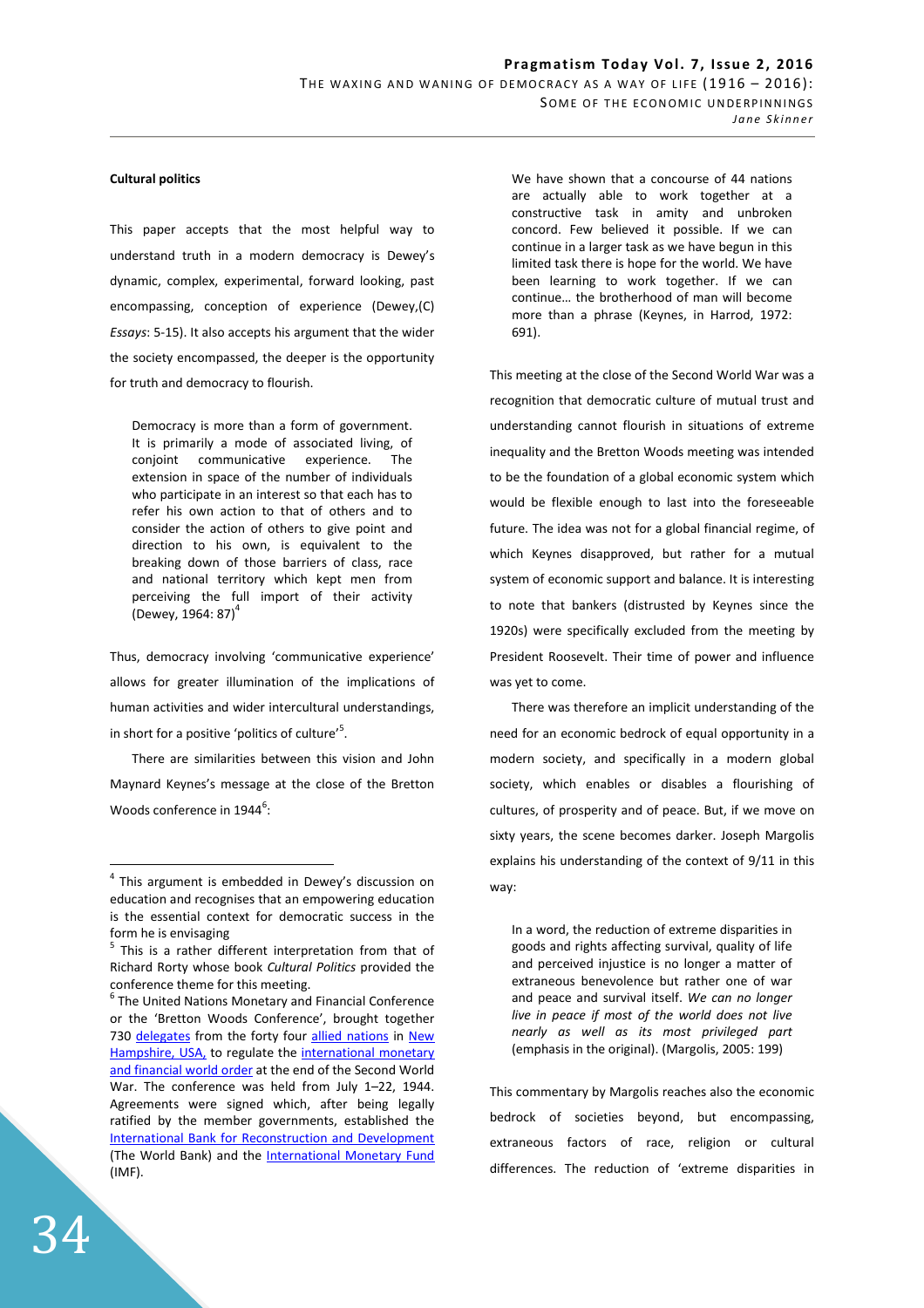goods and rights' is, or should be, the primary role of economists as Keynes implicitly acknowledged in 1945 in a toast to the members of the Royal Economic Society. He offered the toast 'to economists – who are the trustees, not of civilisation, but of the possibility of civilisation' (Harrod, 1972: 227).

The grounds for my discussion therefore encompass not only assumptions of truth in economics but their relevance to truth and power in politics and culture.

## **The historical swings**

There are recognisable swings in the development of western societies throughout the twentieth century and into our own, in which economics (and the economic players and business interests they represent), were either allowed a greater or a lesser measure of autonomy. However, until recent times there was a lot of leeway for each side to claim greater success and better policies. Theodore Roosevelt's 'Malefactors of great wealth' were recognised by this Republican president as a threat to democracy in a famous speech in 1907: 'I regard this contest as one to determine who shall rule this free country—the people through their governmental agents, or a few ruthless and domineering men whose wealth makes them peculiarly formidable because they hide behind the breastworks of corporate organization.'<sup>7</sup>

Twenty-three years later another Republican president, Herbert Hoover, after the Wall Street crash and at the onset of the Great Depression, actively supported the economy through a range of government agencies – but was unwilling to take more radical steps believing that Federal power over economics was inherently anti-democratic and a 'challenge to liberty'.

Roosevelt's aides later admitted that most New Deal agencies, of the subsequent Democratic administration, were closely modeled on those that Hoover had attempted, but Roosevelt's plans differed in financing and scope …New Deal bills supported direct federal aid, tightened government control over many industries, and eschewed volunteerism in favor of deficit financing'<sup>8</sup>.

Arguments between the supporters and detractors of the New Deal may never be resolved – but the socialism feared by its free market detractors was avoided, and the economy recovered. Demand, spurred by the crises in Europe and the consequent greater military spending, added to the upswing. In the 1940s command economies, necessitated by the war, were followed by *creating* demand artificially after it was over, in effect reestablishing the defeated powers and ushering in what Robert Reich has called 'the not quite golden age' of social democracy 1945 – 1975:

Roughly between 1945 and 1975, America struck a remarkable accommodation between capitalism and democracy. It combined a hugely productive economic system with a broadly responsive and widely admired political system. America in those years achieved its highest degree of income equality (since measurements have been available') (Excerpt from Reich's **Supercapitalism Chapter 1)**<sup>9</sup>

The degrees of autonomy granted to free market economists, and the business interests they supported, thus varied with the prevailing economic and political climate. The difference was to come only with a new understanding of the nature of economics itself which allowed it an artificial independence from politics and thus from democracy.

 $\overline{a}$ 

<sup>7</sup> http://boatagainstthecurrent.blogspot.co.za/2008/10/q uote-of-day-theodore-roosevelt-on.html

<sup>8</sup> http://www.gilderlehrman.org/history-by-era/newdeal/resources/herbert-hoover-great-depression-andnew-deal-1931%E2%80%931933 9 http://www.nytimes.com/2007/10/21/books/chapters/ 21first-reich.html? r=0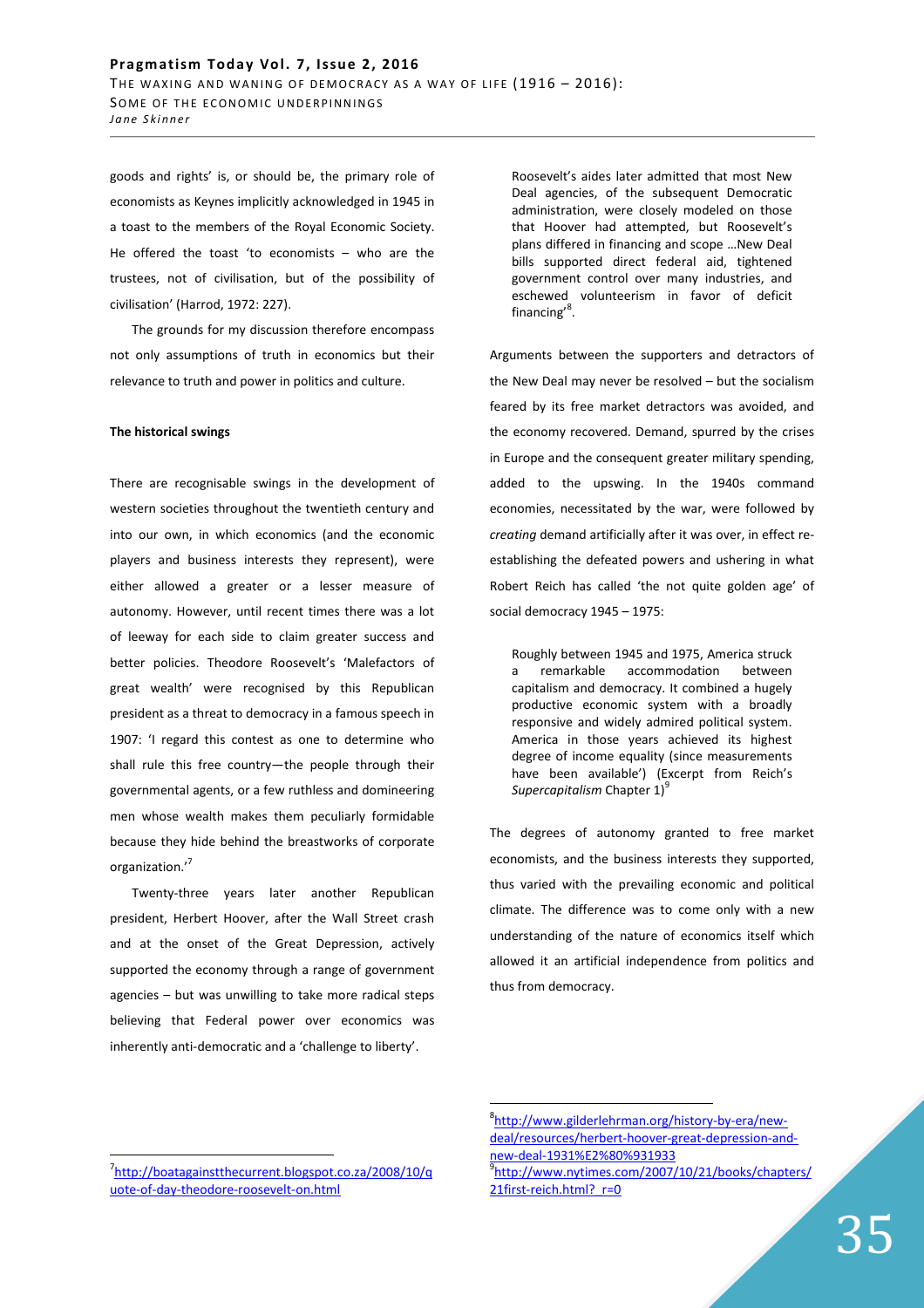### **Economics becomes a natural/ 'hard' science**

When I studied economics at the University of Edinburgh in 1959 in the middle of that 'not quite golden age' the course was still called 'political economy' – inherently a subject in which politics and economics shared a focus within the discipline, decisions between the production of 'guns or butter' being understood to rest upon the shoulders of the government in power. However, the seeds of the discipline's pretensions towards becoming a natural science, and so dropping any restraint of a democratic nature on its truth claims, were already being sown by the author of our new textbook, Paul Samuelson<sup>10</sup>.

The balance in power between free marketers, and the democratic oversight afforded by government regulation, shifted significantly from the 1970s in favour of the former. The first major step came when banking was deregulated in the USA in 1971, followed shortly afterwards in other western countries. At this time the state controlled system of fixed exchange rates, established at Bretton Woods, was superseded by floating currencies. With the ending of capital controls banks were in essence allowed to print money, and with the ending of the Glass-Steagall Act in 1999 (the act was initiated in 1933 to regulate banking and was part of the New Deal) banks no longer had to separate investment banking from retail banking setting the scene for a situation where banks become 'too big to fail'. The increasing independence of Reserve Banks from political control added to this divorce from democratic oversight and control. Increasingly therefore democratic governments have come to accept the advice of economists, trained in the major universities, all of which teach neo-classical economics, and they are increasingly unable to challenge the decisions of national and international economic and financial institutions.

The unfettered power of global finance was thus unleashed, accompanied by a single vision of macroeconomic reality. Democratic institutions had diminished institutional autonomy in economic affairs, and, more significantly perhaps, they also had no conceptual autonomy on which to draw.

# **'A sound philosophy of experience'<sup>11</sup> and its opposite**

A natural science, as opposed to a social science, needs no historical understanding as it assumes the role of the best current knowledge available. The study of its history would be of antiquarian interest at best and students do not now study economic history as part of any mainstream economics programme. A study of theoretical underpinnings or methodology, in the sense of awareness of alternative paradigms within the discipline, is also not required of a natural science: its status assumes that it has achieved the best and most logical paradigm, and Economics courses now will seldom examine their own assumptions of knowledge.

In social theory everything is unpredictable, starting with the units of analysis – human beings. Economics shares these units of analysis and this has caused some complicated adjustments in economic understanding, also involving various supporting disciplines, including philosophy. Natural scientific theories have to be predictable and in fact stand or fall on their powers of prediction and on their internal logic. Economists, in effect, have now to assume that human cognition and human behaviour *are* predictable. 'Cognitive science'

 $\overline{a}$ 

<sup>&</sup>lt;sup>10</sup> Commentators will generally depict Samuelson as a mild Keynesian, responsible for the synthesis between free markets and government intervention, in contrast to his contemporary free market fundamentalist colleague, Milton Friedman. However, Samuelson's contribution to developing economics into a 'science' and to its methematicisation are now seen as more significant. 'Samuelson considered Mathematics to be the natural language for economists and contributed significantly to the mathematical foundations of economics with his book *Foundations of Economic Analysis'*.

http://www.biography.com/people/paul-samuelson-39034

<sup>11</sup> Dewey, *Experience and Education*: 90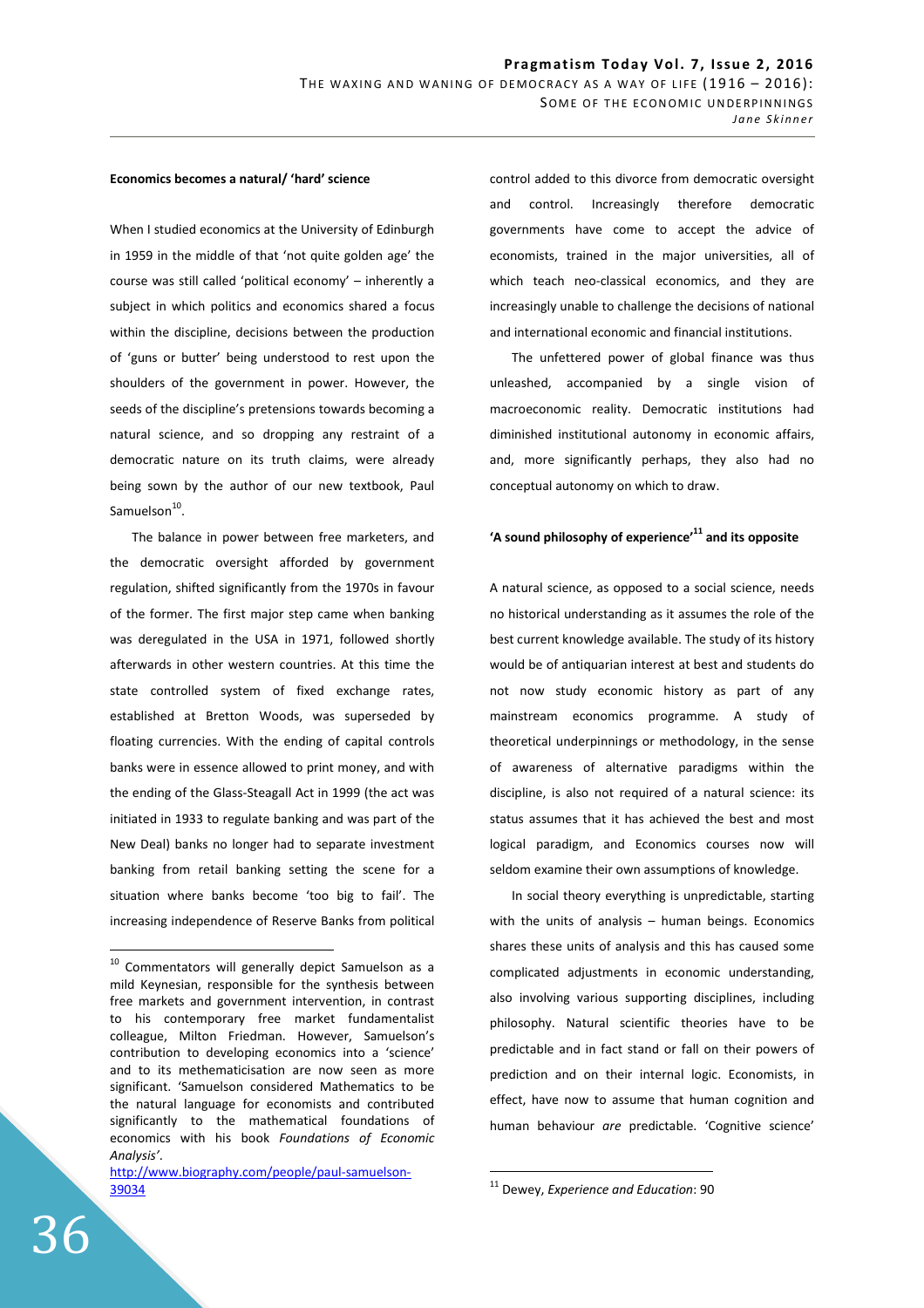makes just this assumption and its adherents include both prominent economists and philosophers $^{12}$ , I believe, however, on very shaky grounds (Skinner, 2006, 2007).<sup>13</sup> Again currently dominant economic theories of general equilibrium, of efficient markets, of rational expectations, of the mutual gains and losses inherent in 'game theory', to be universally true, need not only to assume human predictability but also to assume a featureless context in which they operate. In their 'pure' form there is no time, no space, no disparities between players, no monopolies, no costs and no profit (e.g. Varoufakis, 2016 A) $^{14}$ .

To escape from this rarified extraction from reality and allow these theories to make predictions in the real world requires a varied set of models, assumptions and theoretical additions. These are assisted by the fact that an economic model typically assumes that the expected value of a variable is equal to the expected value predicted by the model, thus negating a first principle of research method – the testing of hypotheses against dependent variables. The math required to link these models to the real economy is achieved through the recently developed discipline of 'econometrics' involving complex computer modelling: 'the application of statistical and mathematical theories to economics for the purpose of testing hypotheses and forecasting future trends'<sup>15</sup>.

 $\overline{a}$ 

The two principal minds behind much of this new neo-classical economic science were John Nash and Kenneth (Ken) Arrow. The first was the subject of the film 'a Beautiful Mind' generally acclaimed as an inspiring and tragic human story – but perhaps more accurately seen as a disturbing allegory of the reality of current conceptions of economics. His attempt to find definitive solutions to human problems through mathematical modelling exacerbated the already disturbed mind of Professor Nash, and the most revealing illustrations of this in the film are Nash's manic attempts to prove the unprovable - covering walls with newspapers where he tries to find connections - the tragedy lying rather in the real world of political and economic players who were, and are, also convinced by the apparent rationality and universality of his 'game theory'.

Ken Arrow, also revealingly, replied to a questioner interested in potential applications of the theory he was discussing that 'we must not confuse what is interesting with what is useful. This (the theory he was demonstrating) is interesting.' (Arrow, reported by Varoufakis, 2016). Professor McDermott's injunction concerning the inseparability of theory and practice is neatly negated here while Dewey's understanding that: 'Any theory and set of practices is dogmatic which is not based upon critical examination of its own underlying principals' (Dewey, loc 182) also has clear resonance.

### **The implications for economic policy in the real world**

The ground has therefore been set for the discipline of Economics to adhere to the ideas required by the theorists who set the agenda – and this has, in practice, been the monetarist policies favoured by powerful financiers and the economic theorists who share their

<sup>&</sup>lt;sup>12</sup> For instance, John Ross, Professor of Economics at the University of Cape Town, is a prominent economic methodologist and cognitive scientist. Apparently these ideas have the implicit support also of Richard Rorty who believes that 'it would make for philosophical clarity if we just *gave* the notion of cognition to predictive science' (Rorty, 1989:360)

Skinner, J.,2006. 'Beyond Materialism: Mental Capacity and Naturalism. A Consideration of Method' *Metaphilosophy*. Vol 37, No 1. January

<sup>&</sup>lt;sup>14</sup> of course because human behaviour is not totally unpredictable either – some economic models, particularly in micro economics, can clearly be, and are, extremely useful

 $15$  This is a 21<sup>st</sup> century version of classic economic theory of which Keynes wrote that its characteristics 'happen not to be those of the economic society in which we actually live, with the result that its teaching is

misleading and disastrous if we attempt to apply it to the facts of experience'

http://research.omicsgroup.org/index.php/The\_General Theory of Employment, Interest and Money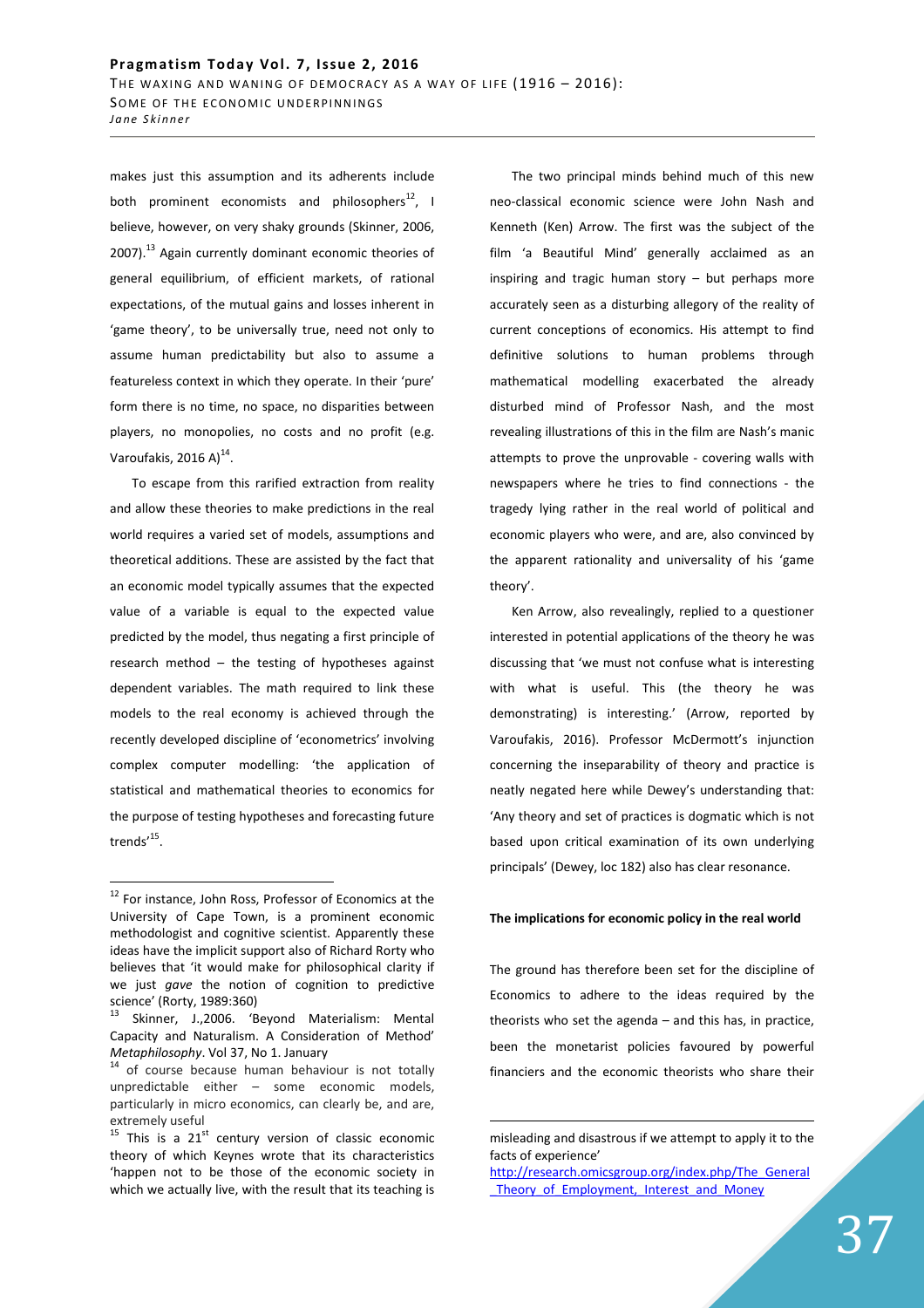political vision. This has encouraged the embedding of such significant normative statements in the discipline as 'minimum wages cause unemployment'. It is not expected that students delve further into the foundations of this statement and suggest that the more people earn, the more they have to spend and that, *only* in this way, can an economy eventually grow. Thus we have policies allowing for a logic of 'austerity' and the acceptance of 'flexible labour practices' – meaning that you can pay people what they (or the market) will take – which is, of course, almost anything in situations of severe unemployment. And stemming from *this* we have policies necessarily leading to the contraction of economies spoken of by economists and the mainstream media as 'necessary reforms'.

Economic policies devised largely by financiers are restricted to thinking primarily in terms of debt financing which can find solutions to stimulating growth only by cutting interest rates. One of Karl Marx's most prescient foresights concerning capitalism was an appreciation of the problems that would develop as a result of an overaccumulation of capital over time and its having no ready outlet in the real economy. Marx's determinist conceptions, which could easily be challenged in a Keynesian approach, are ironically reinforced when an artificial stimulus to the economy is understood as opposed to free market principles and potentially inflationary and thus untenable. The reality is, however, that in a weak economy where there is no demand for goods and an over-accumulation of capital, no manufacturer will borrow however low the interest rates (Keynes, 1972; Galbraith, 2004). This does not, however, prevent governments from cutting interest rates to zero and beyond. Marx could not, of course, envisage the current (short-term) answer – trading debt: debt offers a ready solution to the twin problems of overaccumulation and under-consumption. Financiers can make money out of trading debt, and workers can compensate for falling wages by borrowing against future earnings.

The almost universal acceptance of the current approaches to economics also reflects the value of Marx's insights in another of his key observations:

"The ideas of the ruling class are in every epoch the ruling ideas, i.e. the class which is the ruling material force of society, is at the same time its ruling intellectual force. The class which has the means of material production at its disposal, has control at the same time over the means of mental production, so that thereby, generally speaking, the ideas of those who lack the means of mental production are subject to it." (Karl Marx, The German Ideology, 1845)

# **The Greek Experience: 'In the end, not surprisingly, it's the reality that counts'<sup>16</sup> A case study.**

The contemporary tragedy of Greek poverty has been shown in the media and is expressed in shock by anybody who travels there. The state is bankrupt. How it initially came to be in such severe financial difficulties is complex and open to debate. How it has been treated by the European authorities is the issue here and a stark illustration of the unquestioned power of unaccountable authorities and financial institutions. A 'troika' consisting of the European Commission, the European Central Bank and the International Monetary Fund put pressure on Greece to accept a third bailout in July 2015 on the condition that ever more severe cuts in government spending would be implemented. If the government refused the banks would be closed. In a referendum the Greek people indicated their defiance by voting against this by 61% – but the government changed their stance and agreed to the conditions, and Yanis Varoufakis, the then finance minister, resigned. The reality is that the money cannot be paid back, the austerity measures are unsustainable and are counter to growth<sup>17</sup>. The only way

<sup>16</sup> Galbraith, J.K., 2004. *The Economics of Innocent Fraud* (Allen Lane: London) p9. This book, written in the author's  $91<sup>st</sup>$  year, is a useful exposé of the illogic of current economics and a confirmation of the understanding of his old mentor and colleague, John Maynard Keynes.

<sup>&</sup>lt;sup>17</sup> The European Commission's report on the likely impact of the third Greek bailout offers this bland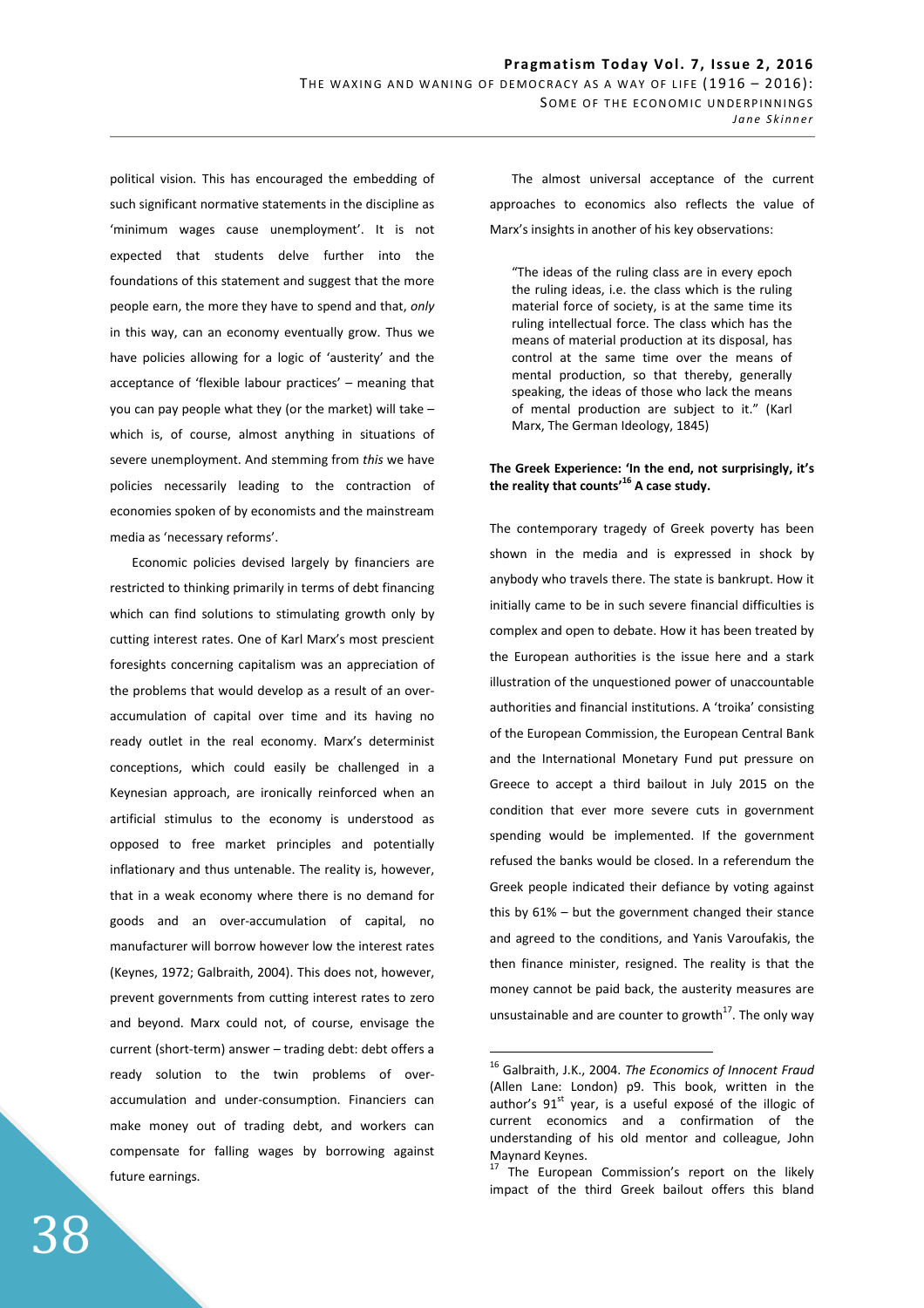forward – in reality – is to write off Greek debt or a substantial part of it and this was discussed by the Troika in earlier conversations with Varoufakis, in conditions of extreme secrecy (Varoufakis, 2016). In his opinion the authorities know the realities but they have invested so much political capital in their theories that they cannot go back (Varoufakis in conversation with Noam Chomsky, 2016). With no viable, critical, democratic critique of their position the way forward is blocked.

## **The question mark**

<u>.</u>

Varoufakis discusses some of this in his recent book *And the Weak Suffer what they Must?* (Varoufakis, 2016). He explains that the question mark represents the potential for a different economic paradigm and for a more democratic Europe. He is not hopeful, but remains idealistic.

Given a dynamic Deweyan understanding of current reality it is perhaps appropriate to conclude by seeking indications not only from the past and the present – but of possible future trends and divergent streams in economic thought that may portend alternative understandings and the weakening of current undemocratic power structures. This quest would seem to require that we consider at least three avenues of enquiry: (a) the teaching of Economics to current university students who will be our future economists; including any minority views within economic institutions and centres of learning which may cause a rift from within; (b) any significant political players who may challenge the hegemony of thinking where economic policy reforms can entail only greater or lesser measures of austerity; (c) any indications of lived experiences pertinent to a different reality closer to Dewey's and Keynes's visions.

(a) A survey of economics curricula of all leading universities will reveal a great sameness in the curricula with each undergraduate year composed of macroeconomics, microeconomics, math and econometrics, but without historical context or the study of theoretical underpinnings or methodology being a requirement. This has been accompanied by vocal complaints from students going back to a demonstration by economics students at the Sorbonne in Paris in 2002, followed by others at Harvard, Oxford and Cambridge and recently a powerful message from a postgraduate student at the University of Cape Town, who argues for the need for a wider economic vision particularly in a developing country context (Brassier, 2016). Key professorships in economics are, however, generally the preserve of the most orthodox thinkers and it would seem that there is currently no movement there. Other faculty members, who do not set the curriculum, may however be less orthodox in their views, as illustrated in the paragraph below.

(b) In political terms the phenomena of Jeremy Corbyn in the U K and Bernie Sanders in the USA must have some significance. Both have campaigned specifically on antiausterity platforms. Sanders attracted the signatures of 170 leading financiers and economists from universities around the USA in support of his reduction in the powers of the banks and of Wall Street.<sup>18</sup> Both political leaders attracted the youth in large numbers while they themselves, and many of their supporters, are from an older generation. In response to an interviewer Corbyn

assessment typical of statements by authorities who do not have to justify their conclusions to any democratic critics: 'The Commission has published its assessment of the programme's social impact which concludes that, if implemented fully and timely, the measures foreseen in the programme will help Greece return to stability and growth in a financially and socially sustainable way, and will contribute to meet the most pressing social needs and challenges in Greece'.

<sup>&</sup>lt;sup>18</sup> This indicates that within their own ranks the understanding of financiers and academics is often not aligned with orthodox thought in their discipline. These men and women wrote in their personal capacities – their views did not represent the views of their institutions.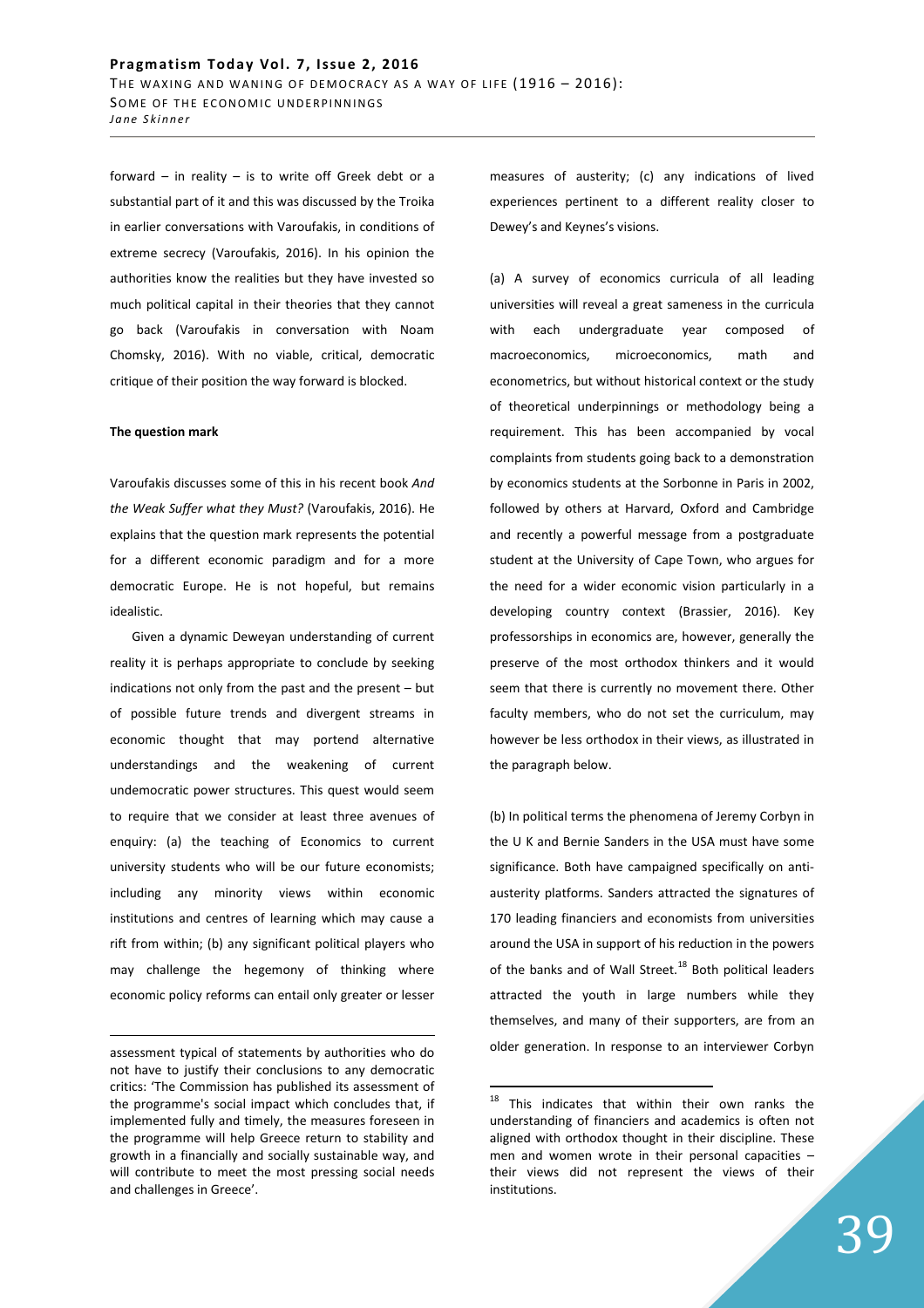said of his initial campaign: 'Our campaign was a combination of the young and the old, very little in between, the middle-aged weren't there.' The middle aged, of course, have known nothing other than the currently 'ruling ideas' – but the youth are perhaps natural rebels and Corbyn's older supporters were adults already in the 1960s. Only they have experienced, in some measure, Deweyan democracy 'as a way of life' where economics had not yet gained decision-making hegemony over democratic governments. (Corbyn's reelection to the Labour Party leadership with a large majority sees this counter-trend, or challenge to orthodoxy continuing).

(c) In 1963 I was the final speaker for the University of Edinburgh in a debate between Scottish Universities on the motion 'it is better to be Waiting for Leftie than Waiting for Godot', that is, it is better to be politically committed than to accept a political stalemate. I was on the opposing side. My conclusion denied the premise and argued that 'it may be better to travel hopefully than to arrive, but in the 1930s the left were travelling hopefully in a dangerous direction, while by the end of the fifties we had assuredly arrived' – arrived at a place where the poor were getting richer before our eyes, where the welfare state, if flawed, and particularly the National Health Service and free university education for all students who needed it, were achieving a better standard of living and greater equality than ever before.

40

#### **Conclusion**

Those economists who have power in the global political arena and who are, in Keynes's opinion, the guarantors of the *possibility* of civilisation appear to have little understanding that these possibilities are still available within democracies. The conflict so prevalent in the world at present, although tied to complex issues and deep divisions in spheres apparently other than economic – if traced back to their origins would doubtless reveal an underlying truth perceived by Margolis after 9/11 that *We can no longer live in peace if most of the world does not live nearly as well as its most privileged part.* War appears therefore more likely to gather momentum in the short to medium term, than that economic dogma be seriously re-examined, or that the amelioration of the human condition be recovered as the proper interpretation of morality, and the achievable end to be sought by political players and economic leaders.